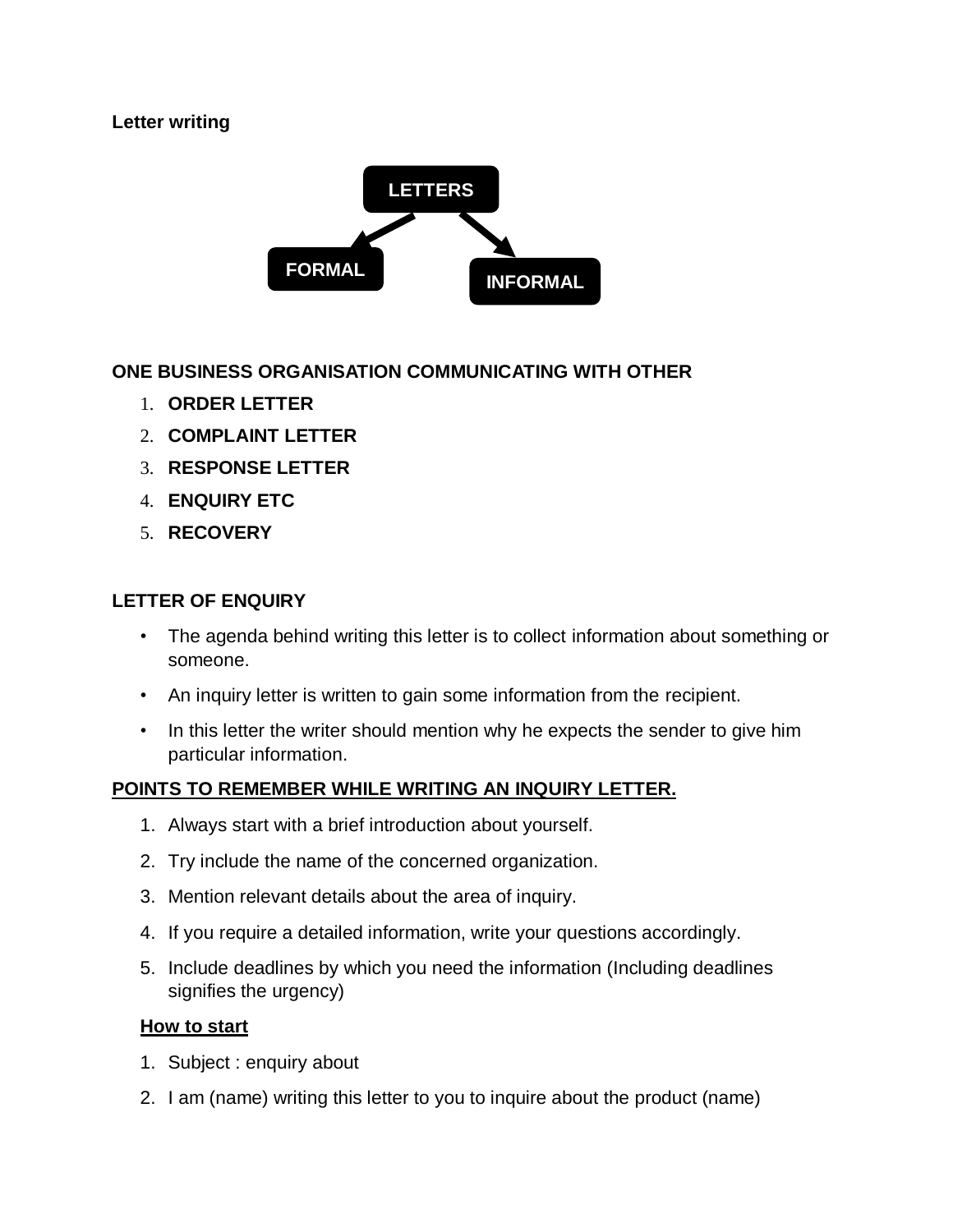- 3. I would like to know the details…….
- 4. I wish to make certain enquiry about……

### **Refer to your advertisement regarding……**

- 5. I came across your advertisement in Times of India dated …….
- 6. With refrence to your advertisement……….
- 7. I would like to know about the……..in detail
- 8. So please explain me about the available (product) and its features

#### **SECOND PARAGRAPH**

- 1. I would like to know about the duration, timing and fees of the course of……
- 2. In addition to it, would you let me know if there is provision for………
- 3. Before taking the admission……. i would like to know/ gather information about…….
- 4. So I am seeking information……

# **ENDING PARAGRAPH**

- 1. I am sending hereby a self -addressed and duly stamped envelope so that you can send me……….by earliest……
- 2. I would be extremely grateful….
- 3. Please send a catalogue/ prospectus of your……
- 4. I would be pleased to receive the particulars

#### **Sample letter**

#### **Write an enquiry letter for catering services**

Orion company Ltd

B2, FD Block

Pitampura

New Delhi – 110000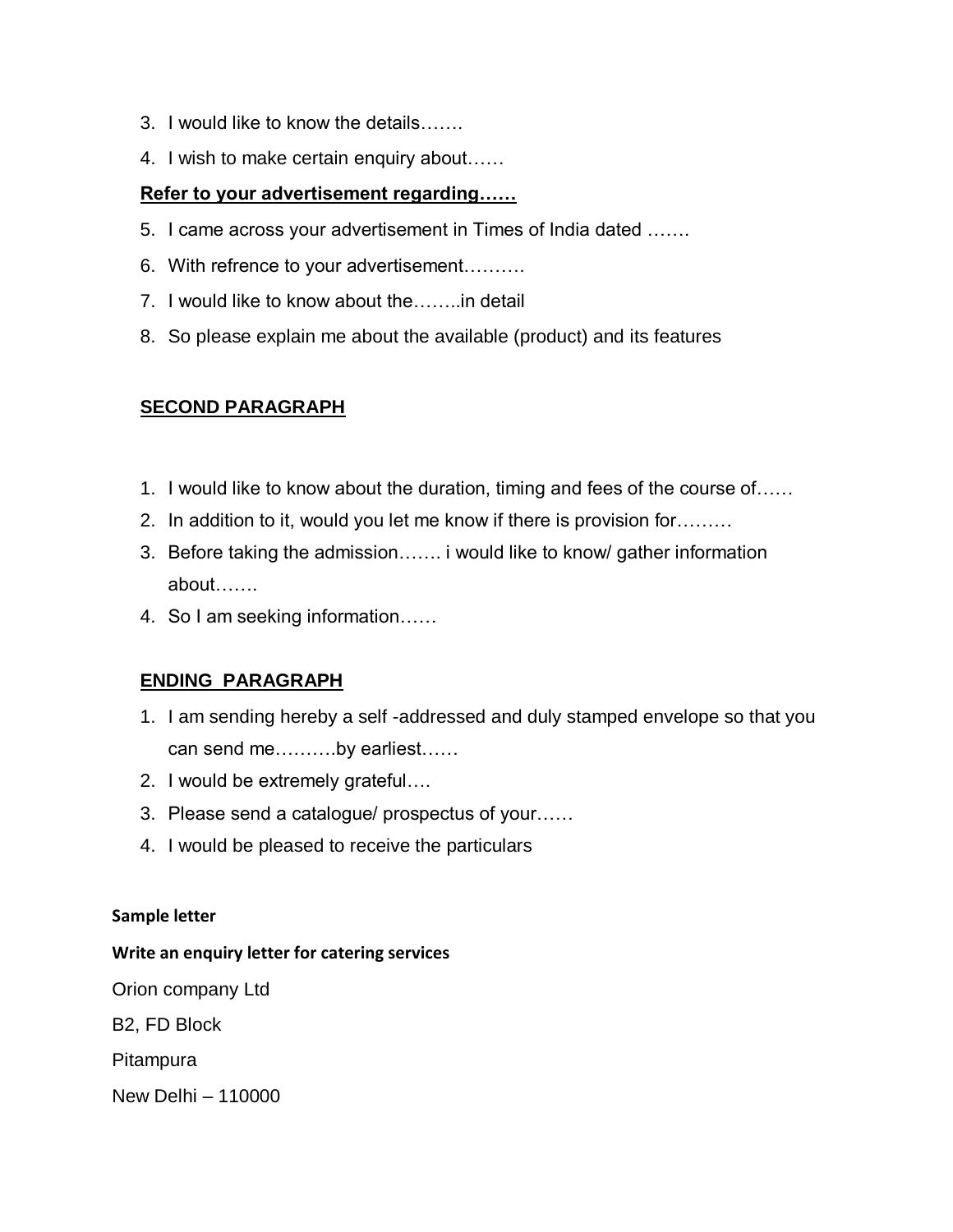20 January, 2022 The manager/Proprietor Samurai catering 87 Lajpat nagar New Delhi -0000

Dear Mr. Khan

Subject – Enquiry about the catering services

With reference to your advertisement dater January 15,2022, we wish to enquire about your catering services. Our organization is celebrating its  $25<sup>th</sup>$  anniversary in the coming month, and we are looking for somebody who could cater for our celebration dinner.

We are expecting at least 500 guests along with the employees during the said event. It will be a formal event, and we will need full catering services that includes courses, desserts, waiters and hosts.

Kindly provide us with details about the following.

- Whether your catering service has the ability to handle a lavish celebration with a large audience such as ours.
- Whether waiters and hosts are provided by you.
- Offers and discounts available.
- The menu options and charges.
- If there are any additional charges levied for linens, centerpieces etc.

We shall be grateful if you could furnish the above mentioned details along with your quotations as soon as possible.

Thank you

Yours sincerely

Rahul Sharma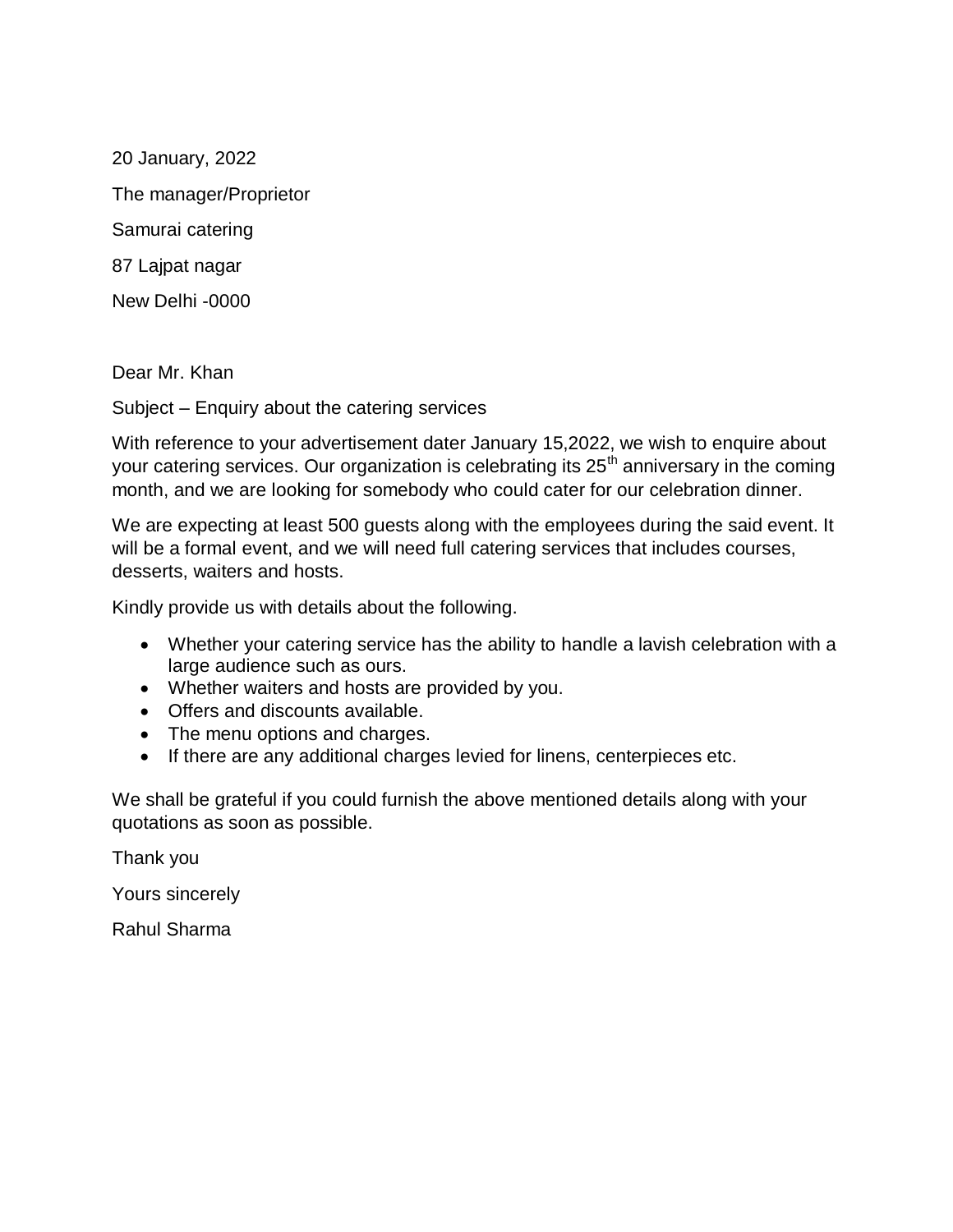# **Write a letter to the person in charge of the seminar and ask for detailed information regarding the dates, program, accommodation and cost.**

Orion company Ltd B2, FD Block Pitampura New Delhi – 110000

20 January, 2022

The manager/Proprietor Samurai catering 87 Lajpat nagar New Delhi -0000

#### Dear Sir/Madam

I am writing to you to seek additional information in relation to the project management seminar that your company is going to conduct this year.

Since I have been receiving a lot of positive feedback about your last year's seminars from some of my colleagues who have attended it, I would very much like to participate in this year's seminar. To materialize my intention, I would like you to please provide me details about the following:

– Dates on which the seminar is being conducted.

– A detailed agenda.

– Options for accommodation.

– The cost of the seminar with and without accommodation.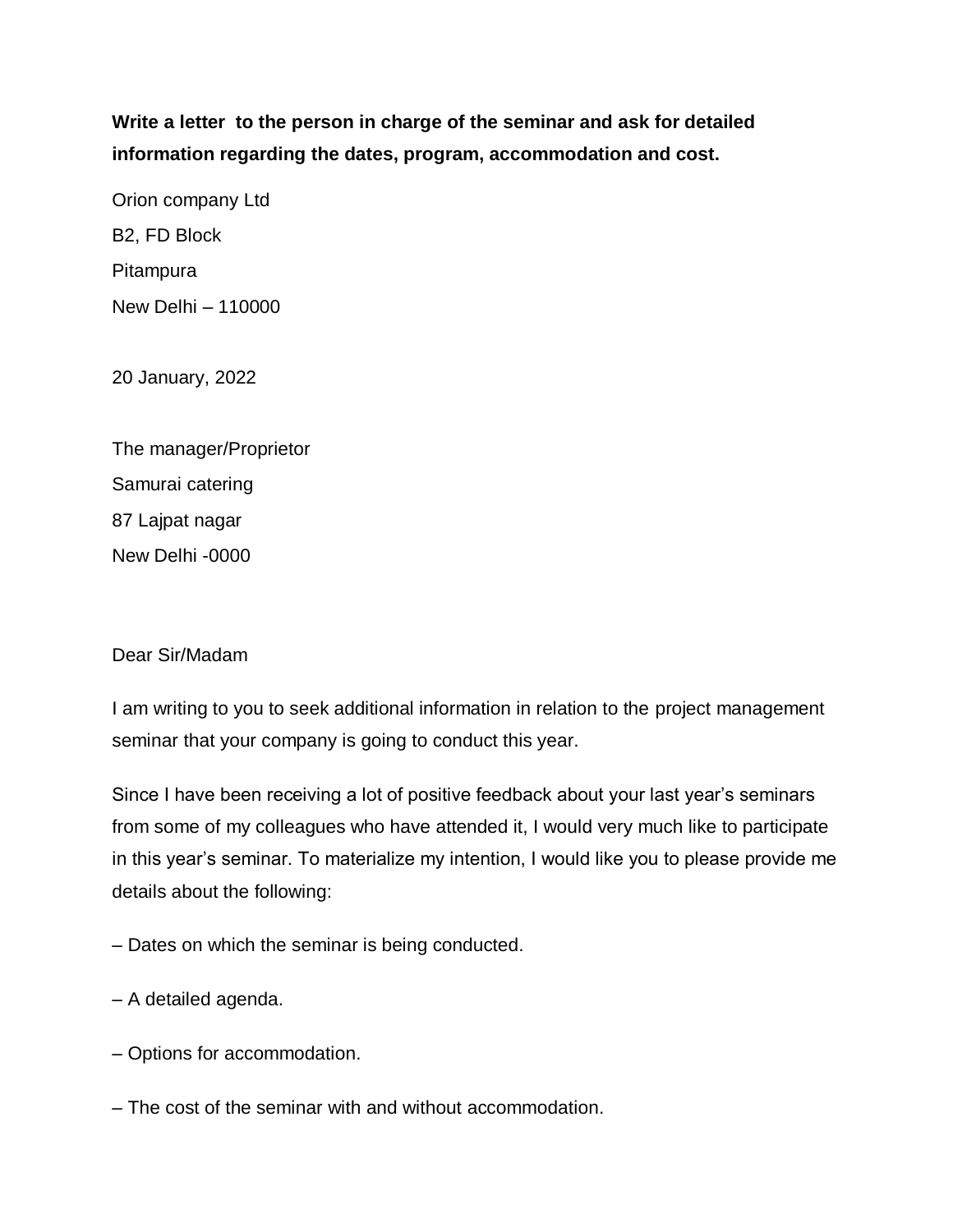Once I am supplied with the requested information, I will be able to assess if it is feasible for me to attend the seminar. I would be eagerly waiting for your response and I hope you have a good package to offer me. Thank you.

Yours Faithfully,

Irfan

**You applied for a re-issue of your lost credit card at your bank and you got a message of a scheduled delivery date.However, you did not receive it even after the date. Write a letter to your branch manager seeking information on this.**

**In your letter, you should say: Who you are? Why the card is important to you? What would you like him to do?**

Senders address

Date

Receivers address

Dear Sir,

I have an account in your commercial branch and I am writing this letter to get some information about a lost document.

I have been banking with you for the past ten years and I have to appreciate the way you care and respect your customers by providing us the best available service. I had lost my credit card last month and I made a request to you for re-issuing the same. Last week, I got a message on my phone that I am due to get it received on 25 Friday, which was four days ago. I made an enquiry with the postal department from where I came to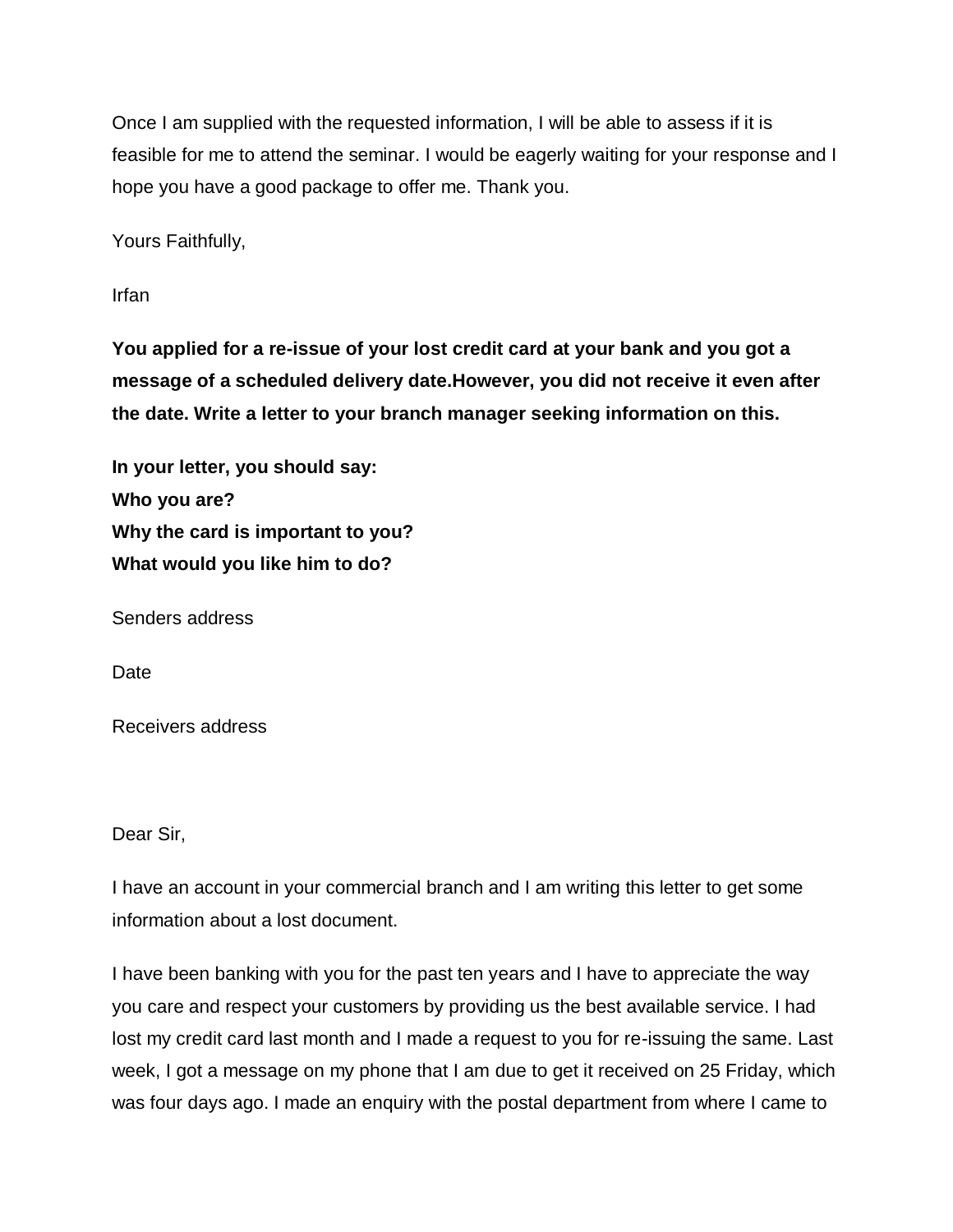know that no such document was handled by them. As I do frequent financial transactions, I do favor digital transactions. I would like to know whether there is any delay in the procedure or I should re-submit the application. It would be appreciated if you could inform me the time it would take to reach me.

I would be very grateful if you would attend to this matter as soon as possible.

Yours sincerely, (Name)

**You are going to study in a college in the UK next year. You would like to stay in a college Hall of Residence.**

**Write a letter to the college. In your letter**

**\* give your accommodation requirements**

**\* explain what your food needs are**

**\* ask what alternatives are available if they cannot provide what you want**

Senders address

Date

Receivers address

Dear Sir/Madam:

I recently secured admission to the course of engineering offered by your college. I am writing this letter to reserve accommodation in the Hall of residence for the upcoming academic year.